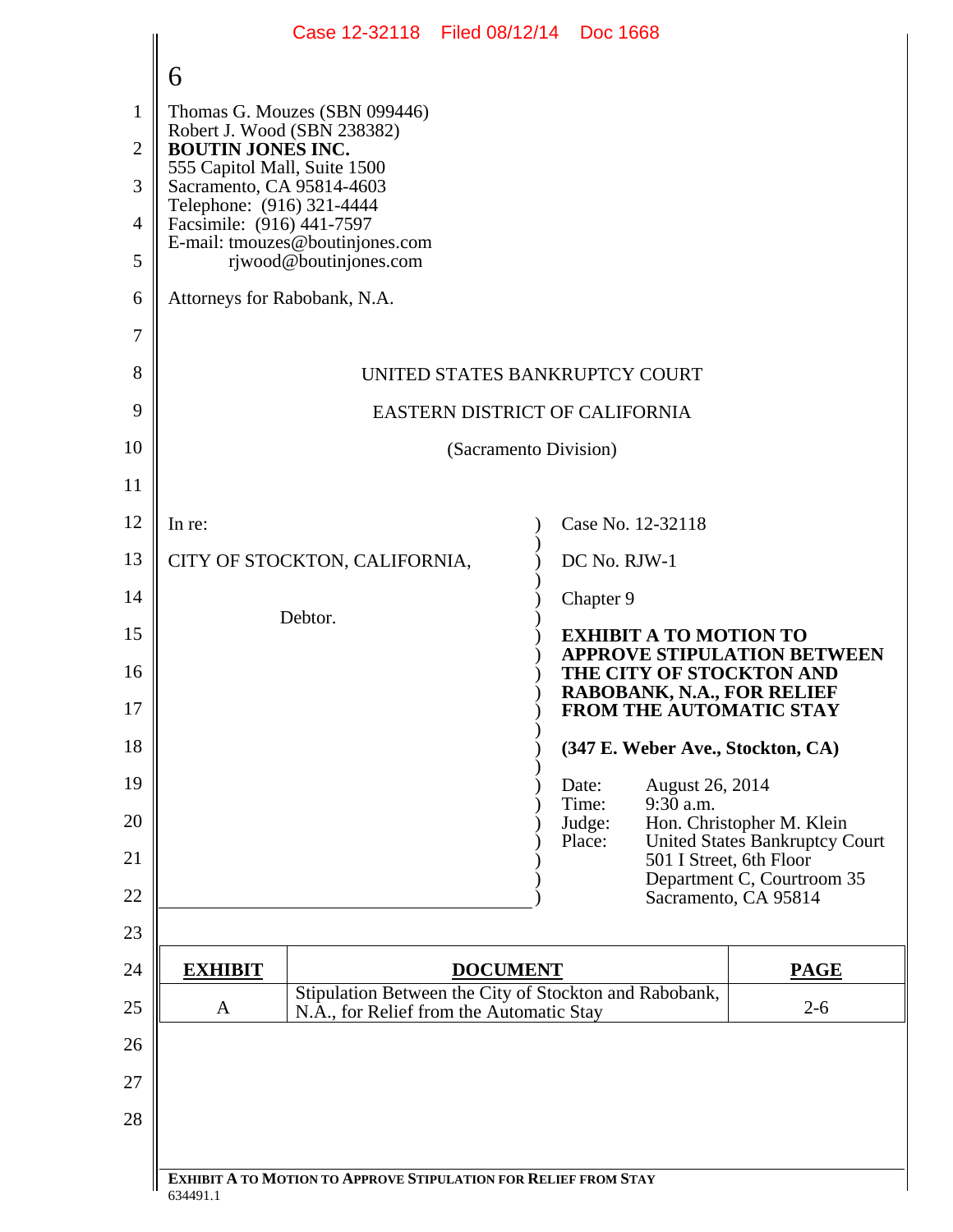Case 12-32118 Filed 08/12/14 Doc 1668

## **EXHIBIT A**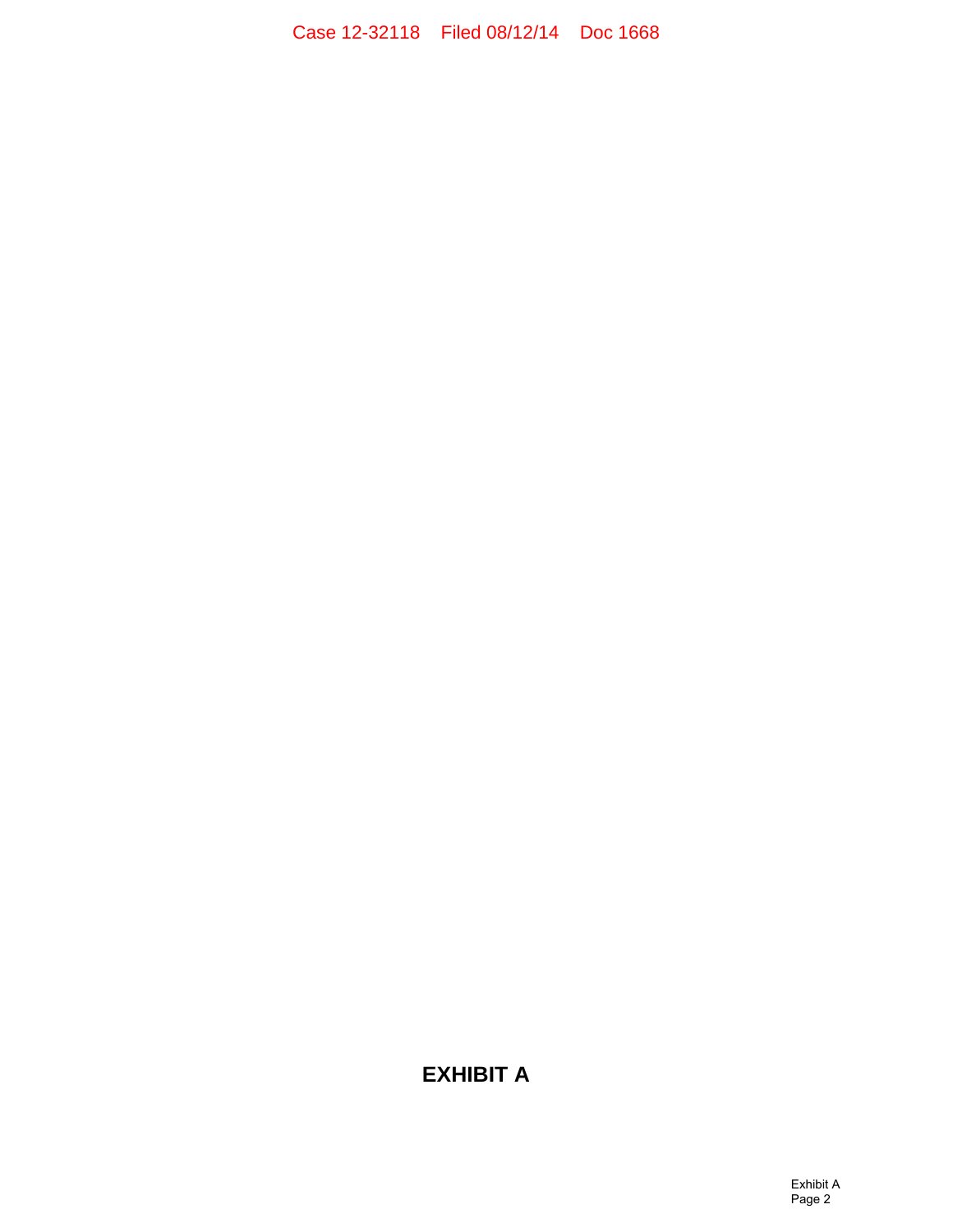|                | Case 12-32118 Filed 08/12/14 Doc 1668                                                                |                                                                                               |  |
|----------------|------------------------------------------------------------------------------------------------------|-----------------------------------------------------------------------------------------------|--|
|                | 4                                                                                                    |                                                                                               |  |
| $\mathbf{1}$   | Thomas G. Mouzes (SBN 099446)                                                                        |                                                                                               |  |
| $\overline{2}$ | Robert J. Wood (SBN 238382)<br><b>BOUTIN JONES INC.</b>                                              |                                                                                               |  |
| 3              | 555 Capitol Mall, Suite 1500<br>Sacramento, CA 95814-4603                                            |                                                                                               |  |
| $\overline{4}$ | Telephone: (916) 321-4444<br>Facsimile: (916) 441-7597                                               |                                                                                               |  |
| 5              | E-mail: tmouzes@boutinjones.com<br>rjwood@boutinjones.com                                            |                                                                                               |  |
| 6              | Attorneys for Rabobank, N.A.                                                                         |                                                                                               |  |
| $\overline{7}$ |                                                                                                      |                                                                                               |  |
| 8              | UNITED STATES BANKRUPTCY COURT                                                                       |                                                                                               |  |
| 9              | EASTERN DISTRICT OF CALIFORNIA                                                                       |                                                                                               |  |
| 10             | (Sacramento Division)                                                                                |                                                                                               |  |
| 11             |                                                                                                      |                                                                                               |  |
| 12             | In re:                                                                                               | Case No. 12-32118                                                                             |  |
| 13             | CITY OF STOCKTON, CALIFORNIA,                                                                        | DC No. RJW-1                                                                                  |  |
| 14             | Debtor.                                                                                              | Chapter 9                                                                                     |  |
| 15             |                                                                                                      | <b>STIPULATION BETWEEN THE CITY</b><br>OF STOCKTON AND RABOBANK,                              |  |
| 16             |                                                                                                      | N.A., FOR RELIEF FROM THE<br><b>AUTOMATIC STAY</b>                                            |  |
| 17             |                                                                                                      | (347 E. Weber Ave., Stockton, CA)                                                             |  |
| 18             |                                                                                                      |                                                                                               |  |
| 19             | Date:<br>Time:                                                                                       | <b>August 26, 2014</b><br>$9:30$ a.m.                                                         |  |
| 20<br>21       | Judge:<br>Place:                                                                                     | Hon. Christopher M. Klein<br><b>United States Bankruptcy Court</b><br>501 I Street, 6th Floor |  |
| 22             |                                                                                                      | Department C, Courtroom 35<br>Sacramento, CA 95814                                            |  |
| 23             | Rabobank, N.A., a national banking association ("RNA"), and the City of Stockton,                    |                                                                                               |  |
| 24             | California, the debtor in the above-captioned case (the " $City$ "), by and through their respective |                                                                                               |  |
| 25             | undersigned counsel, hereby agree, stipulate and jointly request that the Court issue its order as   |                                                                                               |  |
| 26             | follows:                                                                                             |                                                                                               |  |
| 27             | <b>Recitals</b>                                                                                      |                                                                                               |  |
| 28             | RNA represents that it is the beneficiary under that certain Deed of Trust (the<br>1.                |                                                                                               |  |
|                |                                                                                                      |                                                                                               |  |
|                | <b>STIPULATION FOR RELIEF FROM STAY</b>                                                              | Exhibit A                                                                                     |  |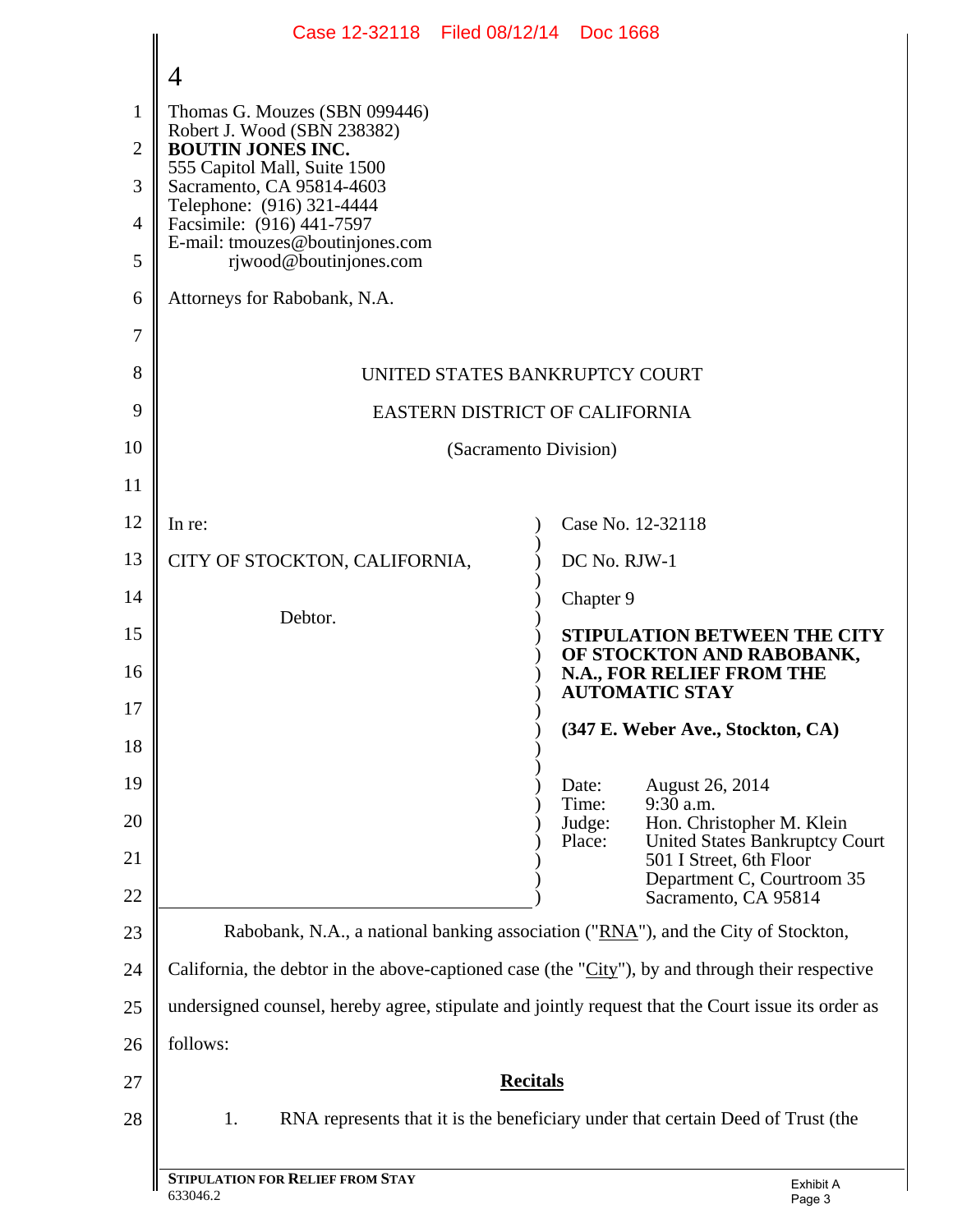1 2 3 "RNA Deed of Trust") dated as of July 3, 2007, executed by Zachary A. Cort ("Borrower"), as trustor, and recorded in the Official Records of San Joaquin County, California on July 20, 2007, as Document No. 2007-132006.

4 5 6 7 8 2. RNA represents that the RNA Deed of Trust secures a loan (the "RNA Loan") from RNA to Borrower in the original principal amount of \$630,000.00. The RNA Deed of Trust encumbers that certain real property (the "Property") commonly known as 347 East Weber Avenue, Stockton, CA 95202, as more fully described therein, together with the Rents and Personal Property (as such terms are defined therein).

9 10 11 12 13 14 15 16 3. The City is the beneficiary under the following (collectively, the "City Deeds of Trust"): (a) that certain Deed of Trust with Assignment of Rents, Security Agreement and Fixture Filing dated as of August 10, 2010, executed by The Cort Group, Inc., as trustor, and recorded in the Official Records of San Joaquin County, California on August 26, 2010, as Document No. 2010-112176; and (b) that certain Deed of Trust with Assignment of Rents, Security Agreement and Fixture Filing dated as of February 1, 2012, executed by Juice 101, LLC, as trustor, and recorded in the Official Records of San Joaquin County, California on March 27, 2012, as Document No. 2012-037493.

17 18 4. The City Deeds of Trust encumber the Property and constitute liens upon the Property that are junior and subordinate to the lien of the RNA Deed of Trust.

19 20 21 22 23 5. RNA represents that Borrower is in default under the RNA Loan, and RNA seeks to foreclose the RNA Deed of Trust. The Property is not the City's property and is not protected by the automatic stay. However, the City's liens against the Property under the City Deeds of Trust are City property, and foreclosure of the RNA Deed of Trust will have the effect of extinguishing the City's liens against the Property under applicable state law.

24 25 26 27 28 6. The City does not oppose foreclosure by RNA of the RNA Deed of Trust and, to the extent the automatic stay applies, the City does not oppose the granting of relief from the automatic stay to permit the enforcement of RNA's rights and remedies under the RNA Deed of Trust and applicable nonbankruptcy law including, without limitation, nonjudicial foreclosure, judicial foreclosure, the appointment of a receiver and any other rights and remedies of RNA

2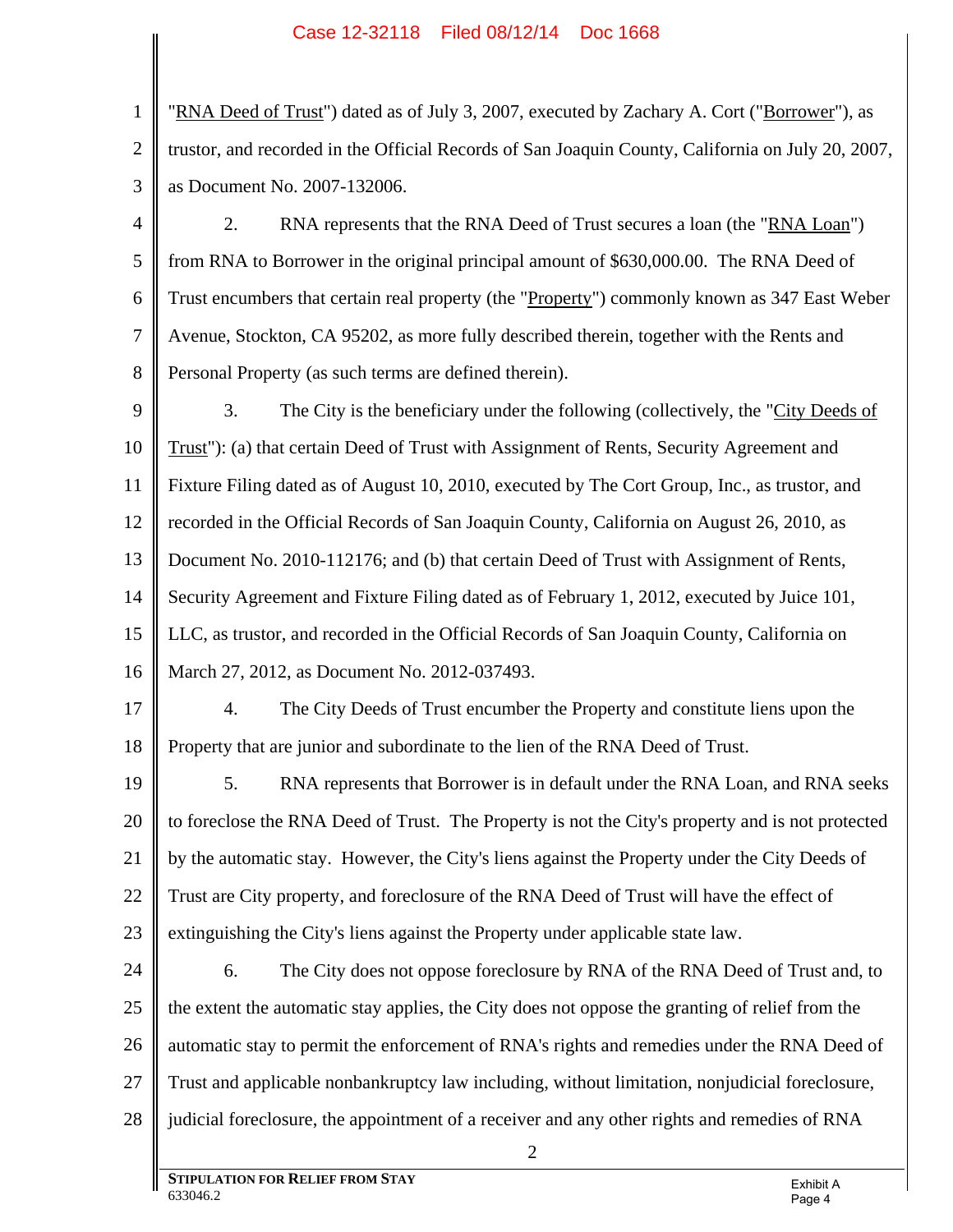## Case 12-32118 Filed 08/12/14 Doc 1668

arising under the RNA Deed of Trust, the promissory note secured thereby, or the other written agreements executed in connection with the RNA Loan.

3

 $\overline{2}$ 

1

THEREFORE, IT IS HEREBY STIPULATED AND AGREED:

 $\overline{4}$ 1. Upon entry of the order ("Order") approving this stipulation, the automatic stay of 5 11 U.S.C. §§ 362 and 922 shall, to the extent applicable, terminate as to RNA and its agents, 6 successors and assigns to permit the enforcement of any and all rights and remedies of RNA  $\overline{7}$ under the RNA Deed of Trust and applicable nonbankruptcy law, including, without limitation, the right to commence, prosecute and complete nonjudicial and/or judicial foreclosure of RNA's 8 9 senior lien and interests in the Property (including the Rents and Personal Property described in the RNA Deed of Trust), the right to seek the appointment of a receiver to manage the Property 10 and collect the Rents, the right to commence and prosecute eviction proceedings in the event 11 Borrower or any other person wrongfully retains possession of the Property post-foreclosure, and 12 13 to resolve any other title, possession and/or lien disputes affecting the Property.

14

2. This stipulation shall be effective upon the entry of the Order, and the 14-day stay 15 contemplated by Rule 4001(a)(3) of the Federal Rules of Bankruptcy Procedure shall not apply. If any provision of the Order is later modified, vacated or stayed by order of this Court or any 16 other court for any reason, such modification, vacation or stay shall not affect the validity of any 17 action taken by RNA pursuant to the Order before the later of (a) the effective date of such 18 modification, vacation or stay, or (b) the entry of the order pursuant to which such modification, 19 20 vacation or stay was established.

This stipulation may be executed in facsimile or electronic counterparts and shall 21  $3.$ 22 be deemed complete and effective as if it were executed as one original document.

3

## IT IS SO STIPULATED.

24 Dated: August 12, 2014

25 26

 $27$ 

28

23

Wood Bv:

Attorneys for Rabobank, N.A.

Boutin Jones Inc.

**STIPULATION FOR RELIEF FROM STAY** 633046.2